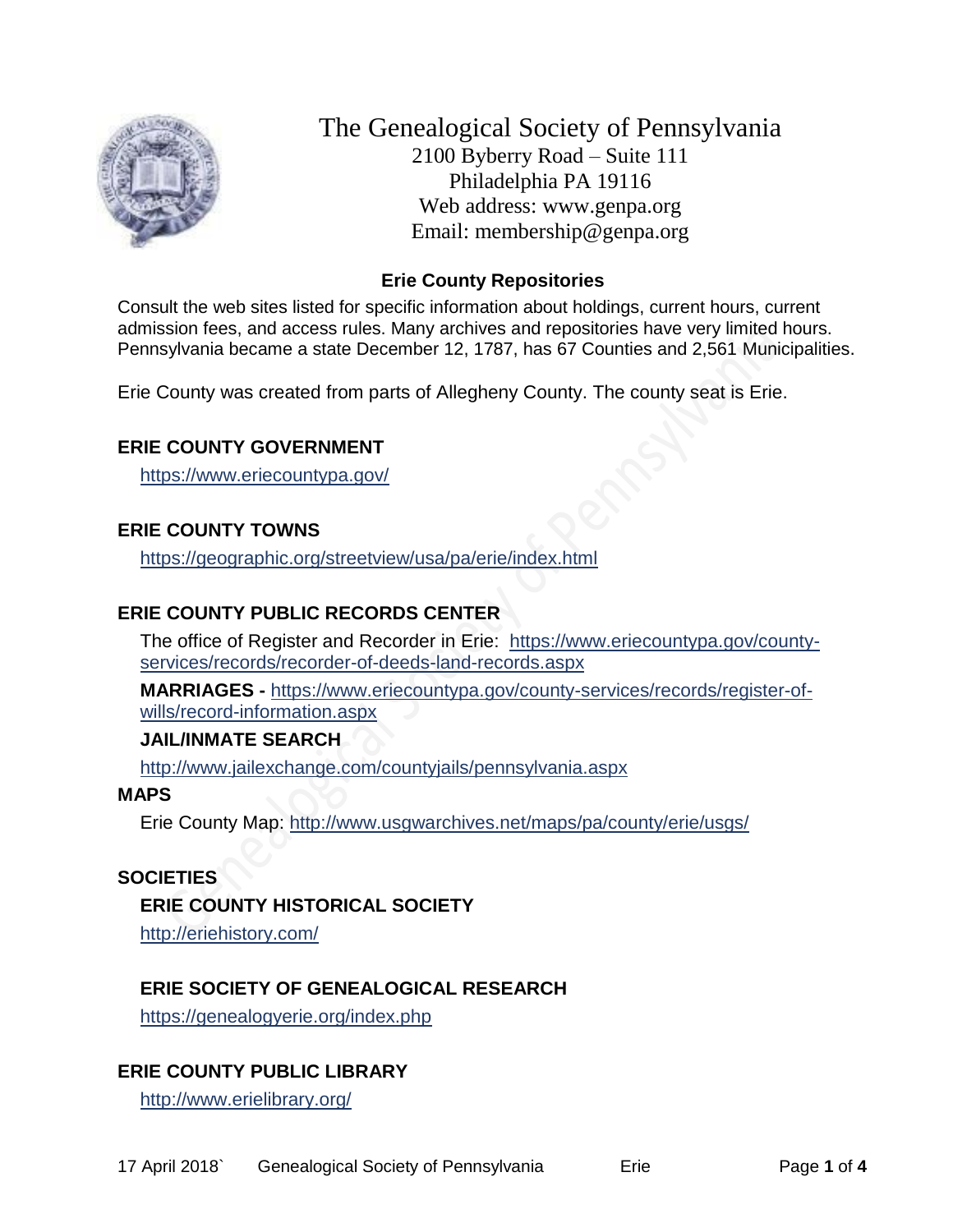**RESOURCES**

- **Genealogical Society of Pennsylvania GSP** [http://GenPA.org](http://genpa.org/) **GSP Research** <https://genpa.org/research/>
- PAGenWeb Erie County <http://www.pagenweb.org/~erie/>
- Obituaries <http://www.erielibrary.org/obituary-listings/>
- **LDS** <http://ldsgenealogy.com/PA>
- [http://www.newspaperobituaries.net/pennsylvania/erie\\_county\\_obituaries.htm](http://www.newspaperobituaries.net/pennsylvania/erie_county_obituaries.htm)
- County Newspapers
	- o *Erie Times-News* <http://www.goerie.com/>
	- o *The Daily Record* <http://www.thedailyrecord.info/>
	- o *Erie Reader* <https://www.eriereader.com/>
	- o *North East News-Journal*[http://www.thecorryjournal.com/north\\_east\\_news\\_journal/](http://www.thecorryjournal.com/north_east_news_journal/)
- **Random Acts of Kindness** <https://www.raogk.org/>
- Family Search LDS: <https://familysearch.org/>Free site but does require a login Collection List <https://familysearch.org/search/collection/list> [https://www.familysearch.org/wiki/en/Erie\\_County,\\_Pennsylvania\\_Genealogy](https://www.familysearch.org/wiki/en/Erie_County,_Pennsylvania_Genealogy)
- **Collections at the Historical Society of Pennsylvania HSP**  <http://hsp.org/collections>
	- HSP is membership based and there is a fee 1300 Locust Street, Philadelphia, PA 19107 215-732-6200 ext. 235 or [membership@hsp.org](mailto:membership@hsp.org)
- **RG-47. RECORDS OF THE COUNTY GOVERNMENTS** Guide to African American Resources at the Pennsylvania State Archives <http://www.phmc.state.pa.us/bah/aaGuide/AA-RG-47.html>
- **National Archives of Philadelphia** (**NARA**) Mid Atlantic Region: [http://www.nara.gov/research\\_rooms/mid\\_atlantic/](http://www.nara.gov/research_rooms/mid_atlantic/) **Records Request Process**

National Archives 14700 Townsend Road Philadelphia, Pennsylvania 19154-1096 Telephone: (215) 305-2044 Fax: (215) 305-2038 E-mail: [philadelphia.archives@nara.gov](mailto:philadelphia.archives@nara.gov) <https://wwwarchives.gov/philadelphia>

## **Naturalizations: NARA**

Pennsylvania: Philadelphia, 1790-1991; Pittsburgh, 1820-1979; Erie, 1940-1972; Scranton, 1901-1990; Wilkes-Barre, 1943-1972; Williamsport, 1909-1913; and Harrisburg, 1911-1917

# **MILITARY**

The National Archives at Philadelphia (**NARA**), through its partners Ancestry.com and Fold3.com, provides access to records relating to the military service of individuals from the American Revolution through World War II. Please note that Official Military Personnel Files from World War I to the present are held by the National Archives at St. Louis. <https://www.archives.gov/st-louis>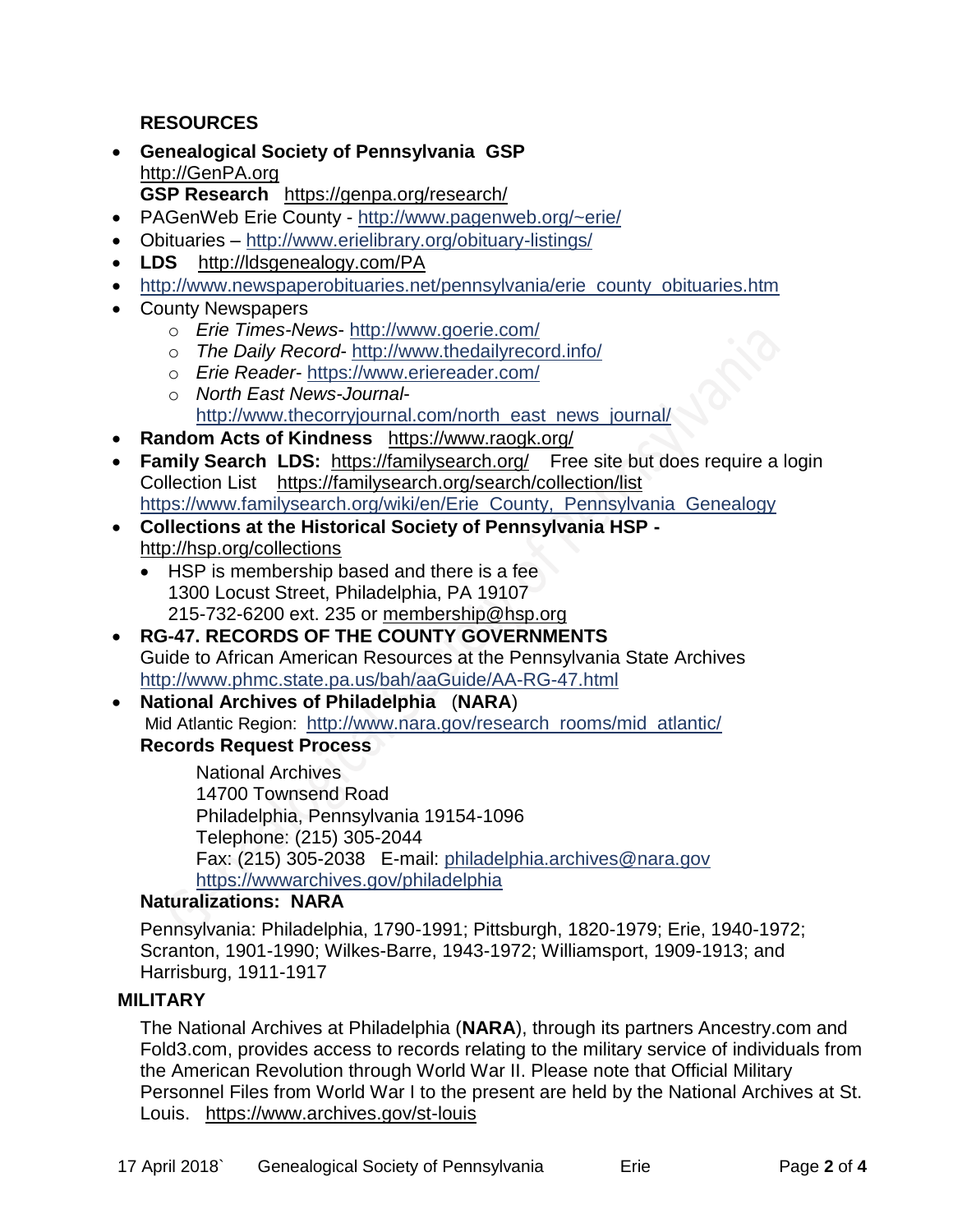World War I and World War II, Fourth Enumeration Draft Cards can also be accessed through our partner sites. In addition, Records of the Selective Service System, 1940- 1969, for individuals from Delaware, Maryland, Pennsylvania, Virginia, and West Virginia are available from the National Archives at St. Louis. Copies of World War I draft cards can be requested from the National Archives at Atlanta [\(Atlanta.archives@nara.gov](mailto:Atlanta.archives@nara.gov) ).

For information on obtaining World War II era and later draft cards, please see <http://www.archives.gov/st-louis/archival-programs/other-records/selective-service.html> <https://www.archives.gov/philadelphia/public/family-history.html#military>

#### **Pennsylvania Military Records Research Guide**

<https://www.raogk.org/pennsylvania-genealogy/pa-military-records/>

#### **Probate – Wills Administrations**

Probate records may include Person's exact death date, Names of the family members, Family relationships, Names of spouses of children, Residences, Adoption or guardianship of minor children or dependents, Worth of the property and land holdings, Evidence of occupation, religion, or military service

## **Family Search:** Pennsylvania Probate Records, 1683-1994 <https://familysearch.org/>

This collection includes probate records created in Pennsylvania counties. The records include wills, estate records and indexes.

## **State of Pennsylvania Vital Records**

The **Pennsylvania State Archives** collects, preserves and makes available for study the permanently-valuable public records of the Commonwealth, with particular attention given to the records of state government.

Mailing address: 350 North Street Harrisburg, PA 17120 Email: Email PA State Archives Phone: (717) 783-3281

GPS address: 801 North 3rd Street Harrisburg, PA 17102 Coordinates: 40.266080, - 76.886053

# **BIRTH CERTIFICATES**, 1906-1910

The Division of Vital Records (DVR) maintains birth records that occurred in Pennsylvania from 1906 to the present.

For information on public records (births occurring from 1906 to 1910), click on Pennsylvania State Archives <http://www.phmc.pa.gov/archives/Pages/default.aspx>or our Genealogy page.

[http://www.health.pa.gov/MyRecords/Certificates/Genealogy/Pages/14125.aspx#.WNvL](http://www.health.pa.gov/MyRecords/Certificates/Genealogy/Pages/14125.aspx#.WNvLKfkrJHY) **[KfkrJHY](http://www.health.pa.gov/MyRecords/Certificates/Genealogy/Pages/14125.aspx#.WNvLKfkrJHY)** 

## **Death Certificates**, 1906-1965

Original birth certificates for 1906-1910 and death certificates for 1906-1965 are available at the State Archives. Digital copies of the 1906-1908 birth certificates and the 1906-1963 death certificates may be found on Ancestry.com. Pennsylvania residents can access these records free of charge through Ancestry.com Pennsylvania. A free account can be created.